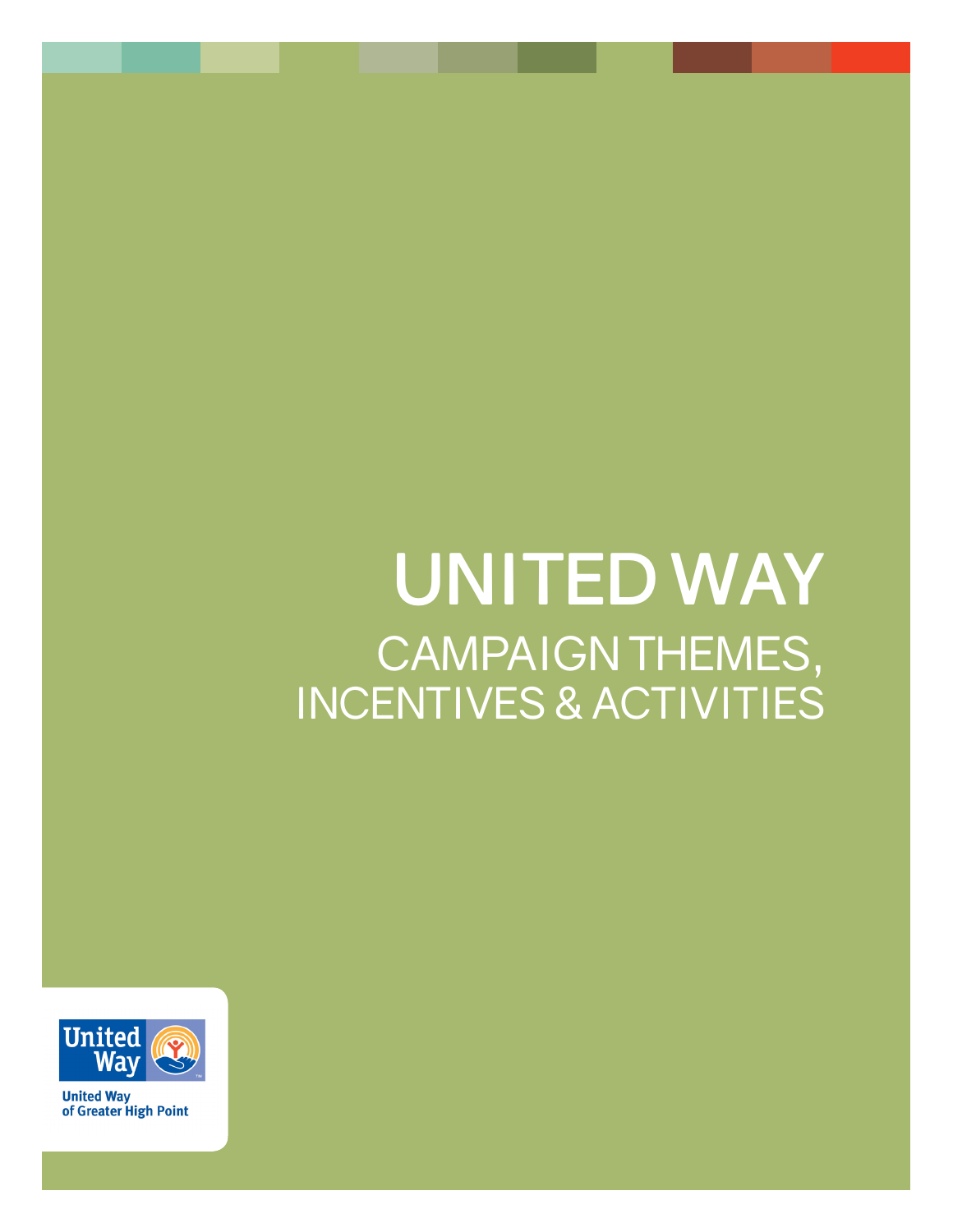### **BENEFITS**

Themes, activities, games and incentives are your opportunity to add a little something extra to your campaign. Not only can they raise additional money, they can be instrumental in team development, creating excitement and educating about United Way.

Let your committees' imaginations run wild, or use some of the following ideas to make your campaign memorable, exciting and successful.

#### **INCORPORATING THEMES, INCENTIVES, ACTIVITIES & GAMES:**

- • Educates employees
- **Builds morale**
- **Brings employees together**
- Can be budget friendly
- **Builds excitement**
- **Promotes United Way's campaign**
- **Energizes individuals**
- Encourages first time givers and pledge increases

### THEMES

Using a campaign theme is a great way to tie your campaign together. Themes can also generate excitement and team building in your organization.

#### **BE A SUPERHERO**

This theme is a fun way to make individual employees feel special by recognizing them as "superheroes." When you give your time or donate to United Way, you're truly making a "super" difference in our community!

- Have your senior management dress up in superhero costumes for your rally
- But a Participate in volunteer projects that will make employees feel like superheroes
- Display superhero-related decorations
- Give action figures as a thank you or incentive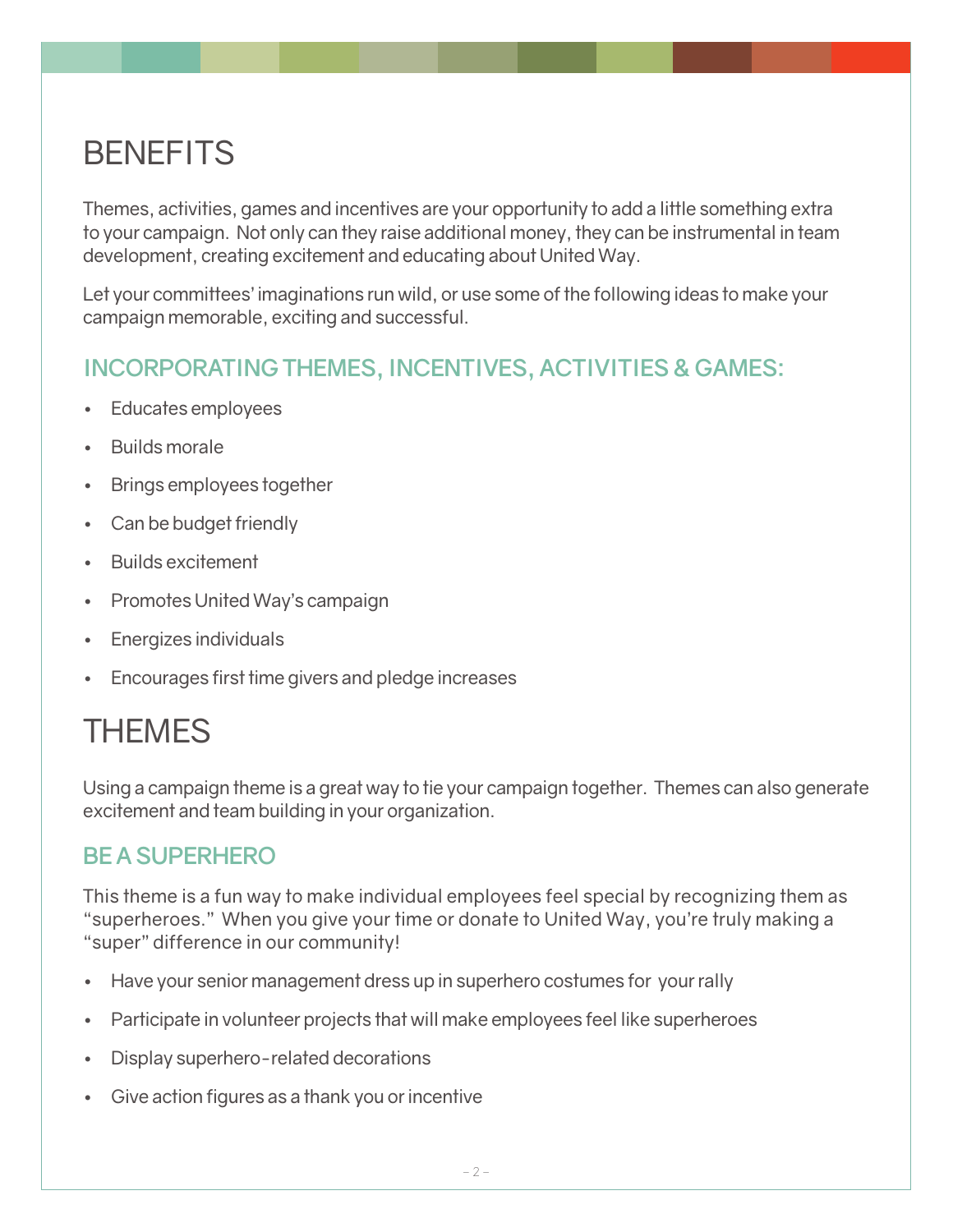#### **UNDER CONSTRUCTION**

We all need to work together to build a better community.

- Have hard hats available at your rally
- **Hold a building contest**

#### **WE LOVE THE '80S**

Party time! Celebrate your employees' memories of the '80s while having a fun campaign sprinkled with lots of laughter.

- Hold an '80s movie marathon as an incentive
- Bring a karaoke machine to your rally
- Have a "worst 80s outfit" contest

#### **VEGAS**

Use the popular slogan, " What happens in Vegas, stays in Vegas" to put a fun twist on United Way's message of "What's raised here, stays here."

- Have a decorating contest among departments whoever does the best Vegas theme wins!
- Play e-bingo during the campaign
- Set up a mock roulette wheel at your rally, and let employees try their luck

#### **REALITY TV**

Your adventurous employees will get a kick out of this theme. Friendly competition and team-building will engage your employees in a fun, innovative way.

- Have a Survivor themed rally, complete with tiki torches
- • Hold adventurous contests like a hot wing eating contest or a blindfolded obstacle course

#### **BE A LIFESAVER**

Help your employees connect to their community as they see the real-life difference their donations make.

- Email stories of real people who have been helped by "lifesavers" in the community
- Bring in a CPR trainer to teach employees how to save a life in an emergency
- Participate in a volunteer project at an agency that meets basic needs, such as a food pantry or homeless shelter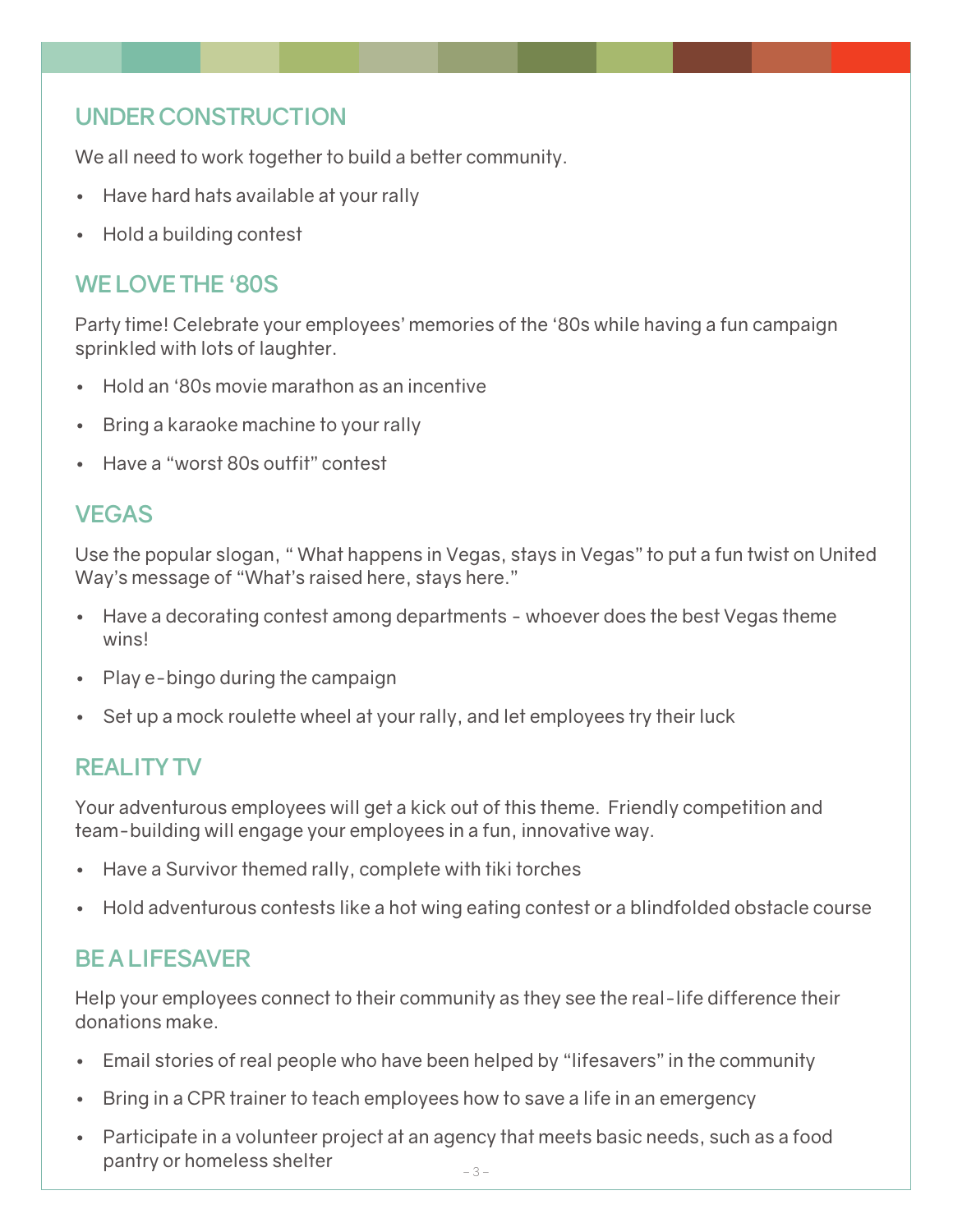## INCENTIVES

Incentives can build excitement within an organization, energize individuals to give and strengthen overall employee giving. Plus, using incentives in your campaign raises the per capita gift by an average of 240%.

#### **HOW TO STRUCTURE AN INCENTIVE PROGRAM**

To get the most out of incentives, consider how best to structure them for your campaign. Think about what you want to accomplish, then decide how to set your incentives,

- **By individual participation:** Anyone who participates is eligible
- **By timeframe:** Anyone who contributes by X day is eligible for a prize/drawing
- **By increase:** Anyone who increases their gift over the previous year by X% is eligible for a prize
- **By gift level:** Anyone who gives XX dollars or more is entered into a special drawing
- **By company goal:** If the company achieves XX% participation, all employees can wear jeans on Friday

#### **INCENTIVES TO INCLUDE IN YOUR CAMPAIGN**

Incentives are flexible to any organization and any budget. Some incentives to consider:

- • Corporate Match
- **Prime parking space**
- Pizza party
- Use of company suite at event
- Gift cards
- Company coupons (Sleep in Late, Flee at 3, Casual Friday, Call in Well)